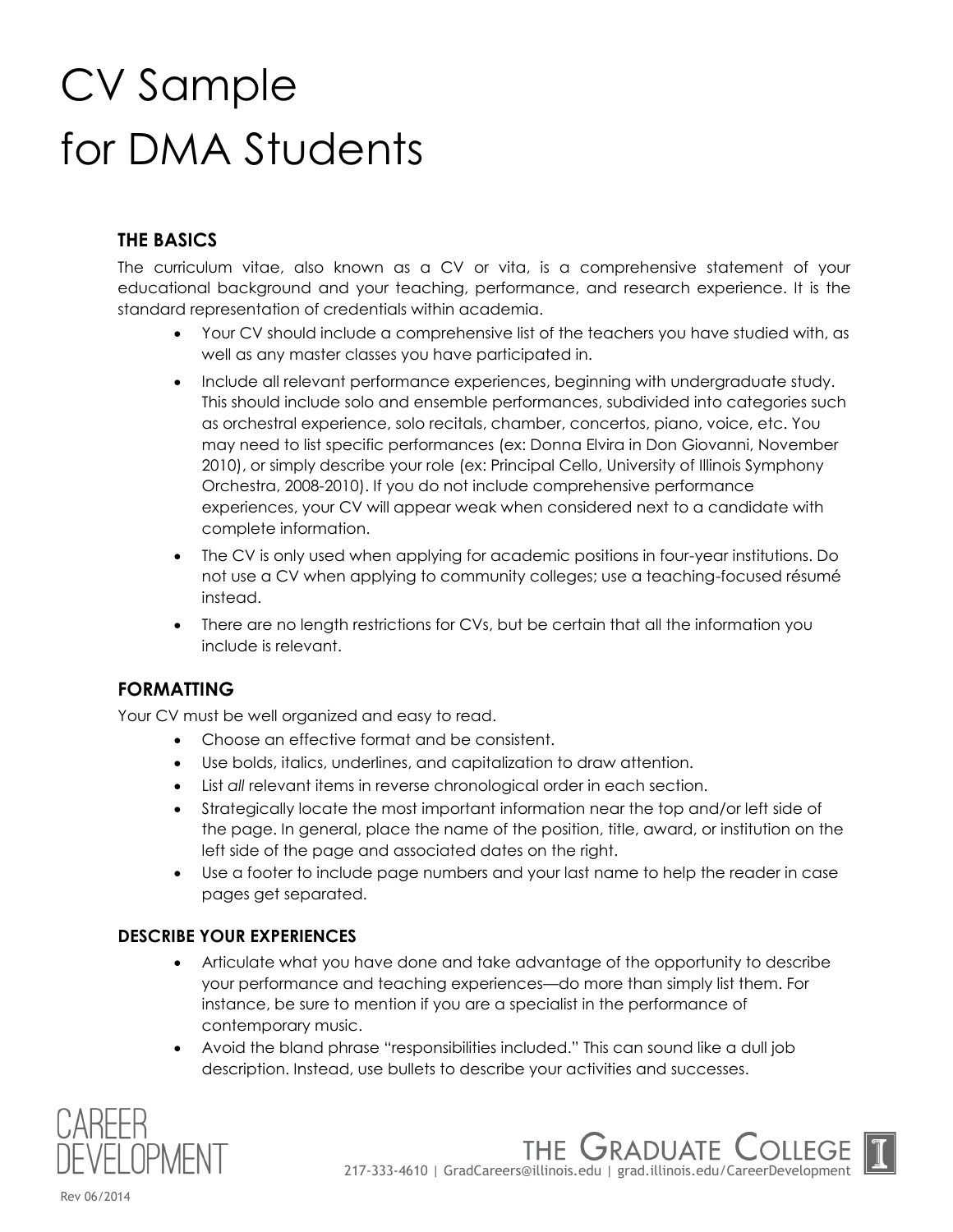# Elizabeth Wilder

000 W. Main St., Urbana, IL 61801 (217) 123 - 1234 | musicstudent@illinois.edu

#### **Education**

| <b>DMA in Cello Performance</b><br>University of Illinois at Urbana-Champaign, anticipated graduation:<br>Advisor: Christina Bashfo Cognate Field: Music Theory | May 20XX |
|-----------------------------------------------------------------------------------------------------------------------------------------------------------------|----------|
| <b>MM</b> in Cello Performance<br>Northwestern University, Evanston, Illinois                                                                                   | 20XX     |
| <b>BM in Cello Performance</b><br>The University of Texas at Austin                                                                                             | 20XX     |

#### **University Teaching Experience**

#### **Cello Teaching Assistant**

Department of Music, University of Illinois, 20XX and 20XX-present

- Taught weekly individual lessons to undergraduate and graduate non-major and non-performance major cello students.
- Developed syllabus clearly defining performance and practice expectations.
- Successfully prepared students to audition to minor in music.
- Organized annual, required studio recital.

#### **Chamber Music Coach**

String Chamber Music Symposium, University of Illinois, 20XX and 20XX

Coached and prepared visiting student ensembles for performance.

#### **Adjunct Instructor**

Illinois Wesleyan University, Bloomington, IL, 20XX-20XX

- Taught weekly individual lessons to cello students.
- Prepared students for bi-monthly recitals throughout the year.
- Coached student chamber music ensembles.
- Successfully prepared students for regional orchestra and summer program auditions.
- Coached rehearsals with program's accompanist.

#### **Studio & Preparatory Teaching Experience**

#### **Private Cello Instructor**

Self-Employed, Austin, TX, and Urbana, IL, 20XX-present

- Taught weekly individual lessons to cello students.
- Developed personalized repertoire to meet individual students' goals.
- Organized annual studio recital.

#### **Cello Instructor**

Illinois Summer Youth Music, University of Illinois, 20XX and 20XX

- Auditioned all cello students and assigned ensembles and seatings.
- Coached daily orchestra sectionals.
- Developed lesson plans and taught daily cello master classes.
- Assisted in orchestra rehearsals.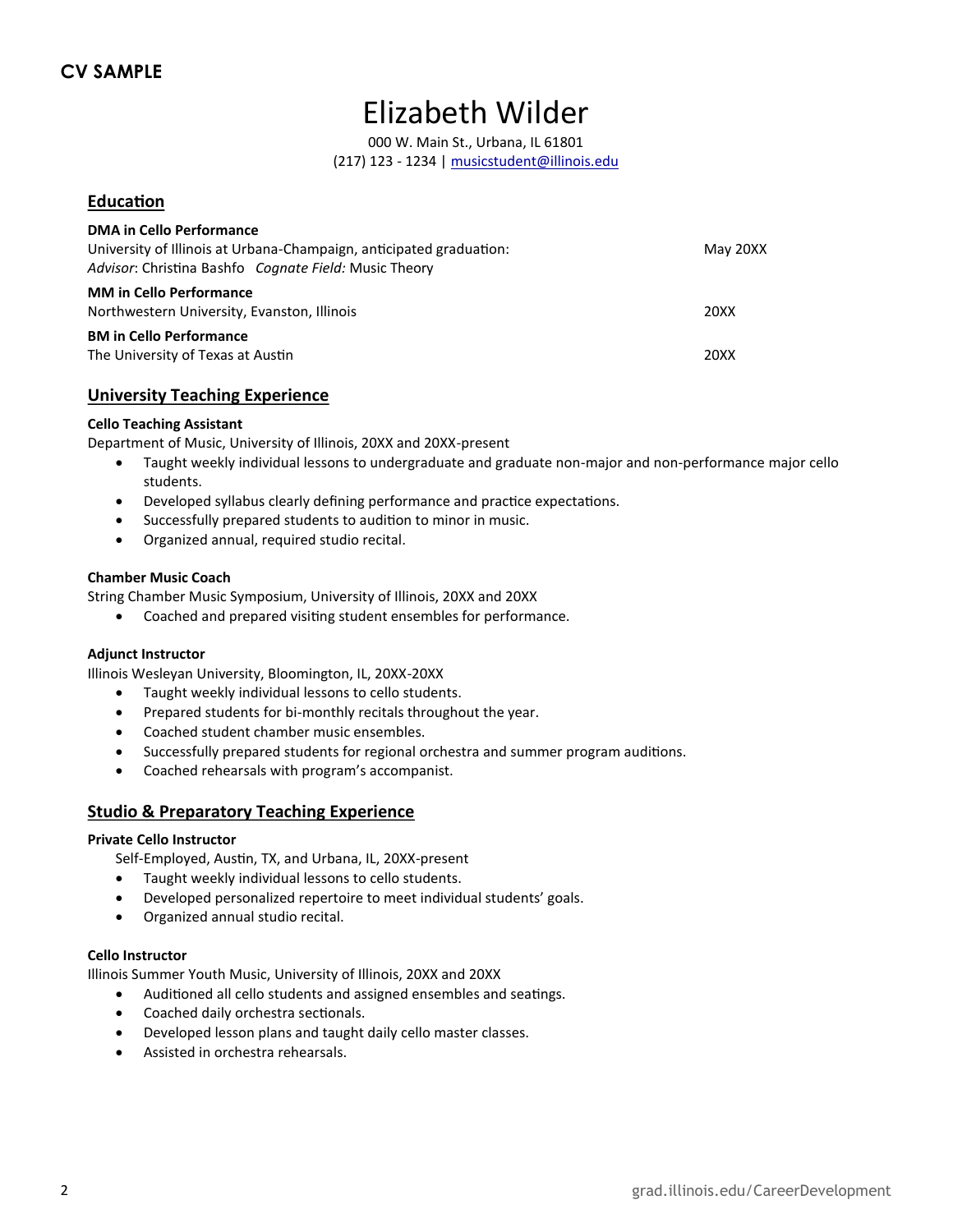### **Studio & Preparatory Teaching Experience Continued**

#### **Music Instructor**

The University of Texas at Austin String Project, Austin, TX, 20XX-20XX

- Attended weekly teacher training meetings.
- Taught weekly individual lessons to 4-6 cello students.
- Prepared students for annual juries.
- Prepared students for bi-annual audition juries to change ensemble levels.
- Organized annual studio recital.
- Developed lesson plans and taught weekly group cello classes and orchestra sectionals.
- Developed lesson plans based on provided curriculum and taught weekly Music Theory Level 2 classes in preparation for RCM proficiency exams.

#### **Cello, Bass, and Music Theory Instructor**

Appel Farm Arts and Music Center, Elmer, NJ, Summers 20XX-20XX

- Taught individual cello and bass lessons every other day.
- Established, developed and taught daily music theory class, including part-writing.

#### **Additional Teaching Competencies**

#### **Music Theory**

- Three semesters of undergraduate studies in Schenkerian analysis as well as orchestration, twentieth century analysis, and the usual music theory, ear training, and sight reading.
- Graduate level courses on indeterminant music and music in general after World War II.
- Instructed introductory music theory through part-writing and introductory ear training.

#### **Double Bass**

- Studied double bass at the University of Illinois for one year, playing scales, unaccompanied works, and concertos.
- Taught introductory bass at Appel Farm Arts and Music Center.

#### **Selected Cello Studies**

**Dmitry Kouzov,** Cello Professor University of Illinois, 20XX-present

**Wendy Warner,** Interim Cello Professor

University of Illinois, Spring 20XX [six entries follow]

#### **Selected Cello Master Classes**

**Paul Katz,** Former Cellist of the Cleveland Quartet Northwestern University, 20XX

**Denis Brott,** Cello Professor at Conservatoire de musique du Québec à Montréal Toronto Summer Music Academy, ON, Canada, 20XX [six entries follow]

#### **Selected Chamber Music Master Classes**

**Shanghai Quartet,** master class Tuckamore Chamber Music Festival, NL, Canada, 20XX

**Guarneri Quartet,** master class University of Illinois, 20XX [six entries follow]

Wilder, page 2 of 3